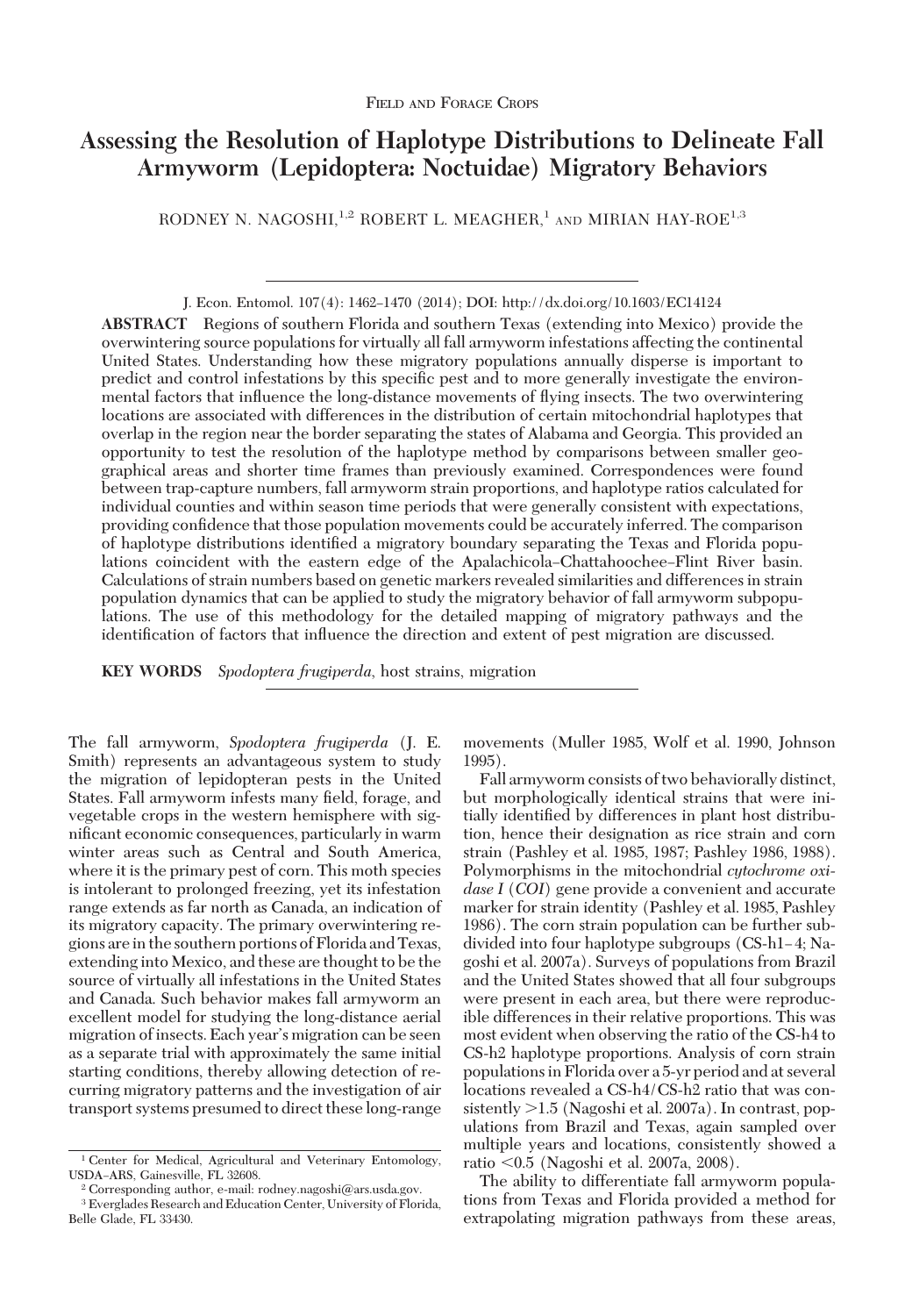

**Fig. 1.** Map of region surveyed in this study including Alabama (AL) and Georgia (GA). Counties are outlined. Circles indicate the 15 collection sites as described in Table 1. Arrows depict the anticipated direction of fall armyworm migrations from Texas (dark shading) and Florida (light shading) overwintering sources. The Appalachicola (*A*), Chattahoochee (*C*), and Flint (*F*) Rivers are indicated and together comprise the ACF River basin. T03 lies between the Chattahoochee and Flint Rivers.

based on the premise that the haplotype composition of a migrant population will reßect that found at its overwintering source. As a proof of concept, we showed that fall armyworm from the adjacent state of Georgia closely resembled Florida populations, while those in the more western states of Alabama, Mississippi, and Louisiana were similar to the Texas profile (Nagoshi et al. 2008). Subsequent work made practical by the efficiencies of pheromone trapping for collecting specimens led to a description of fall armyworm migration pathways in the United States (Nagoshi et al. 2009, 2012). These studies demonstrated that the CS-h4/CS-h2 ratio distribution was informative when applied over relatively large geographical regions and time frames, with comparisons mostly made between annual state averages. It has yet to be shown whether haplotype comparisons of trap collections made over smaller spatial (e.g., between counties) and shorter temporal (within season) scales are also informative.

Haplotype ratio surveysin the states of Alabama and Georgia were unusual in that these often produced haplotypes intermediate of those indicative of a Florida or Texas origin (Nagoshi et al. 2008 2010). This was interpreted as representing an area of overlap between the Texas and Florida migratory pathways such that there was a mixture of the two populations. This region is therefore of genetic relevance as it is an area where genetic exchange between the two overwintering populations can occur. Furthermore, the haplotype ratios within this region will be variable if, as we anticipate, the migratory pathways transiently shift in response to local environmental conditions and meteorological events. Such variability provides an opportunity to assess the resolving power of the haplotype ratio method, specifically whether haplotype differences between relatively small geographical areas (counties) and within-season time frames can provide insights into population movements. The capacity to monitor fall armyworm dispersal at this level of detail could allow risk assessments for local infestations and facilitate the use of preemptive mitigation strategies.

We tested the feasibility of this approach by extensive surveys of the Alabama–Georgia region over multiple collection periods within an August–September time frame, when fall armyworm populations, as indicated by pheromone trap captures, were consistently high. The haplotype ratio distribution was determined and compared with expectations from previous studies on fall armyworm movements in the region. In addition, the collection sites spanned the Apalachicola-Chattahoochee-Flint (ACF) River basin, the major geological feature in the region, allowing an assessment of its effects on insect migration. The utility and limitations of the haplotype ratio method for mapping fall armyworm migratory behavior is critically discussed.

## **Materials and Methods**

**Specimen Collections and Sites.** Seventeen trapping sites were initially chosen for the agricultural regions of Alabama and Georgia in 2007. Their locations spanned the area identified as being within the region of overlap of the Florida and Texas migration pathways, as modified by practical considerations such as the location of appropriate plant hosts, cooperative growers and extension agents, and accessibility (Fig. 1). Sites T08 and T09 were located within 50 km of each other and trap captures for both were sporadic. Because of their proximity and low productivity, the data from these two sites were combined and desig-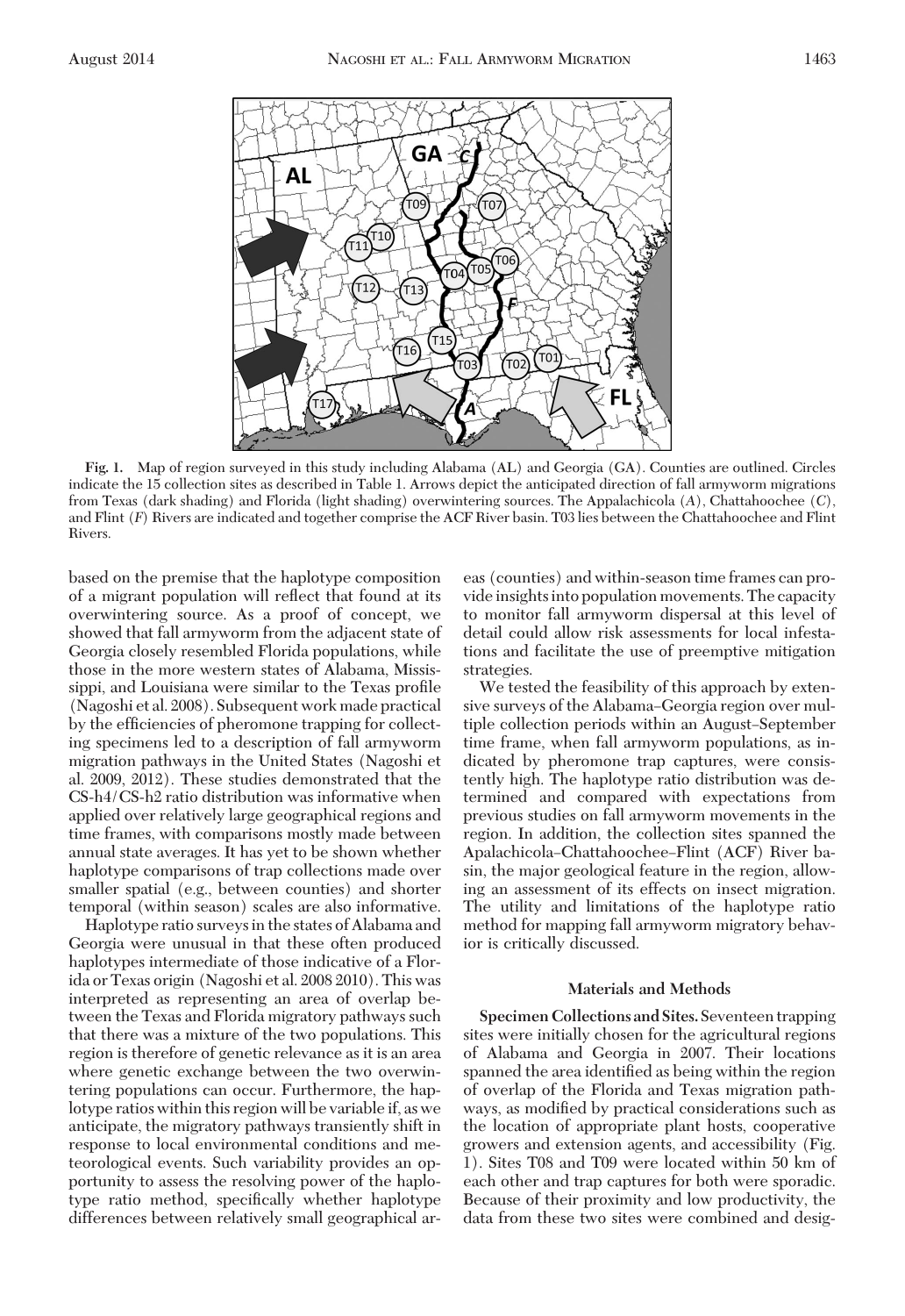|  |  |  |  | Table 1. Locations of sites used for pheromone trap collections in 2007, 2008, or both |  |  |  |
|--|--|--|--|----------------------------------------------------------------------------------------|--|--|--|
|--|--|--|--|----------------------------------------------------------------------------------------|--|--|--|

| Site            | State     | County        | Nearby town    | Latitude               | Longitude     |
|-----------------|-----------|---------------|----------------|------------------------|---------------|
| $T01^a$         | <b>GA</b> | Lowndes       | Valdosta       | $30^{\circ}$ 48.566' N | 83° 21.568' W |
| T02             | GA        | Thomas        | Thomasville    | $30^{\circ}$ 48.937' N | 83° 52.010′ W |
| T <sub>03</sub> | <b>GA</b> | Decatur       | <b>Brinson</b> | $30^{\circ}$ 57.649' N | 84° 43.091′ W |
| T04             | <b>GA</b> | Muscogee      | Columbus       | 32° 23.273' N          | 84° 58.459′ W |
| T05             | <b>GA</b> | Taylor        | Butler         | 32° 31.550′ N          | 84° 14.938' W |
| $T06^a$         | <b>GA</b> | Peach         | Ft. Valley     | 32° 33.524' N          | 83° 48.376′ W |
| T07             | <b>GA</b> | <b>Newton</b> | Covington      | $33^{\circ}$ 40.483' N | 83° 52.219′ W |
| $T09^b$         | <b>GA</b> | Haralson      | Buchanan       | $33^{\circ}$ 47.930' N | 85° 16.698′ W |
|                 | AL        | Cleburne      | Heflin         | 33° 36.367' N          | 85° 35.657′ W |
| T <sub>10</sub> | AL        | Talladega     | Eastaboga      | 33° 33.356' N          | 86° 01.340' W |
| <b>T11</b>      | AL        | Shelby        | Vincent        | 33° 22.795′ N          | 86° 25.023' W |
| T <sub>12</sub> | AL        | Autauga       | Prattville     | $32^{\circ}$ 26.622' N | 86° 24.937′ W |
| $T13^a$         | AL        | Macon         | Shorter        | 32° 25.429' N          | 85° 56.285′ W |
| T <sub>15</sub> | AL        | Henry         | Headland       | $31^{\circ}$ 22.634' N | 85° 18.648′ W |
| $T16^a$         | AL        | Coffee        | Elba           | $31^{\circ}$ 24.455' N | 86° 10.004' W |
| T17             | AL        | Baldwin       | Elberta        | $30^{\circ}$ 27.706' N | 87° 36.422′ W |

'Data from these two locations were pooled.

*<sup>b</sup>* Haplotype analyses of a subset of the 2007 collections from these locations were summarized in Nagoshi et al (2012).

nated as T09 (Table 1). Site T14 (in Russell Co., AL) was consistently unproductive and so was not included in this study. This left a total of 15 sites that provided sufficient specimens for analysis (T01–T13, T15-T17; Table 1). Within the sampling region is the ACF River basin made up of the Apalachicola (*A*), Chattahoochee (*C*), and Flint (*F*) rivers (Fig. 1). It extends from the Gulf of Mexico to the southern edge of the Appalachian Mountains. This is the major geological feature in the region and collection sites were arranged to the east (T01–02, T06–07), west (T09–13,  $T15-17$ ), and within  $(T03-05)$  the basin.

Based on our previous work, we found that  $20-30$ specimens are required to obtain reliable strain and haplotype data (Nagoshi et al. 2007a,b). Capture numbers large enough for this analysis were not obtained in a majority of locations until August in 2007 and 2008.

Collections in 2007 are described for four collection periods using day of year (DOY) dating, DOY 218-233 (6-21 August), 234-254 (22 August-11 September 11), 255–268 (12–25 September), and 269–288 (26 September–15 October), hereafter referred to as  $07[1], 07[2], 07[3],$  and  $07[4],$  respectively (Table 2). Sites T04, T05, and T13 were not available in 2008. Collections in 2008 were made during three periods, DOY 211-231 (30 July-19 August), 232-251 (20 August–8 September), and  $252-259$  (9-16 September). However, heavy storm activity damaged traps during the 232-251 period compromised the collections. Therefore, data were only available for periods 211– 231  $(08[1])$  and 252-259  $(08[2])$ .

Trap collections were performed using standard (green top, yellow funnel, white bucket) or all-green Universal moth traps (Unitraps; Great Lakes IPM,

**Table 2. Number of moths trapped at each collection site (captures per trap per night or Cpt) during the four collection periods in 2007 (07[1–4]) and two collection periods in 2008 (08[1–2])**

| Site            | $N-S$ | $E-W$<br>group | Collection periods (DOY) |                   |                   |                   |                          |                          |  |
|-----------------|-------|----------------|--------------------------|-------------------|-------------------|-------------------|--------------------------|--------------------------|--|
|                 | group |                | $07[1]$ $(218-233)$      | $07[2]$ (234-254) | $07[3]$ (255-268) | $07[4]$ (269-288) | $08[1]$ (211-231)        | $08[2]$ (252-259)        |  |
| $T01^{a,b}$     | S     | E              | 2.0                      | 38.7              | 40.9              | 22.6              | 5.5                      | 1.6                      |  |
| $T02^a$         | S     | E              | 2.1                      | 6.5               | 2.7               | 2.1               | 0.6                      | $0.0*$                   |  |
| $T03^{a,b}$     | S     | W              | 33.9                     | 31.2              | 30.3              | 25.5              | 60 <sup>c</sup>          | 150 <sup>c</sup>         |  |
| T <sub>04</sub> | N     | W              | $0.5*$                   | $0.3*$            | 7.6               | 7.8               | $\overline{\phantom{a}}$ | $\overline{\phantom{a}}$ |  |
| T <sub>05</sub> | N     | W              | $0.0*$                   | 1.1               | 4.0               | 14.6              |                          |                          |  |
| $T06^{a,b}$     | N     | E              | 1.1                      | 9.0               | 19.8              | 31.8              | 0.8                      | 3.0                      |  |
| $T07^a$         | N     | E              | 3.6                      | 0.6               | 0.6               | 4.3               | 1.3                      | $0.4*$                   |  |
| T <sub>09</sub> | N     | W              | 0.8                      | 0.9               | $0.2*$            | 1.8               | 1.8                      | $0.2*$                   |  |
| $T10^a$         | N     | W              | 3.1                      | 0.5               | 2.5               | 6.0               | $0.1*$                   | 0.8                      |  |
| <b>T11</b>      | N     | W              | $0.2*$                   | $0.2*$            | $0.4*$            | 1.6               | $0.3*$                   | $0.0*$                   |  |
| $T12^a$         | N     | W              | 7.5                      | 1.8               | 14.4              | 56.6              | 0.9                      | $0.1*$                   |  |
| $T13^a$         | N     | W              | 14.4                     | 2.9               | 7.6               | 5.7               |                          |                          |  |
| $T15^{a,b}$     | S     | W              | 10.5                     | 6.8               | 20.8              | 22.5              | 5.1                      | 0.9                      |  |
| $T16^{a,b}$     | S     | W              | 21.2                     | 8.9               | 27.8              | 36.8              | 13.7                     | 12.8                     |  |
| $T17^a$         | S     | W              | 10.0                     | 12.3              | 17.8              | 15.5              |                          | 0.7                      |  |

Collection sites were grouped according to their relative north (N) to south (S) or east (E) to west (W) locations as described in the text. Asterisk (\*) indicates collections where the number of useable specimens was too low to characterize % corn strain (%CS) or h4/h2 ratios. In 2008, no collections (–) were made at several sites for technical or logistical reasons.<br><sup>*a*</sup> Site provided %CS and h4/h2 data throughout 2007.

*<sup>b</sup>* Site provided %CS and h4/h2 data throughout 2008.

*<sup>c</sup>* Number is an estimate because captures surpassed capacity of one or more pheromone traps at the location.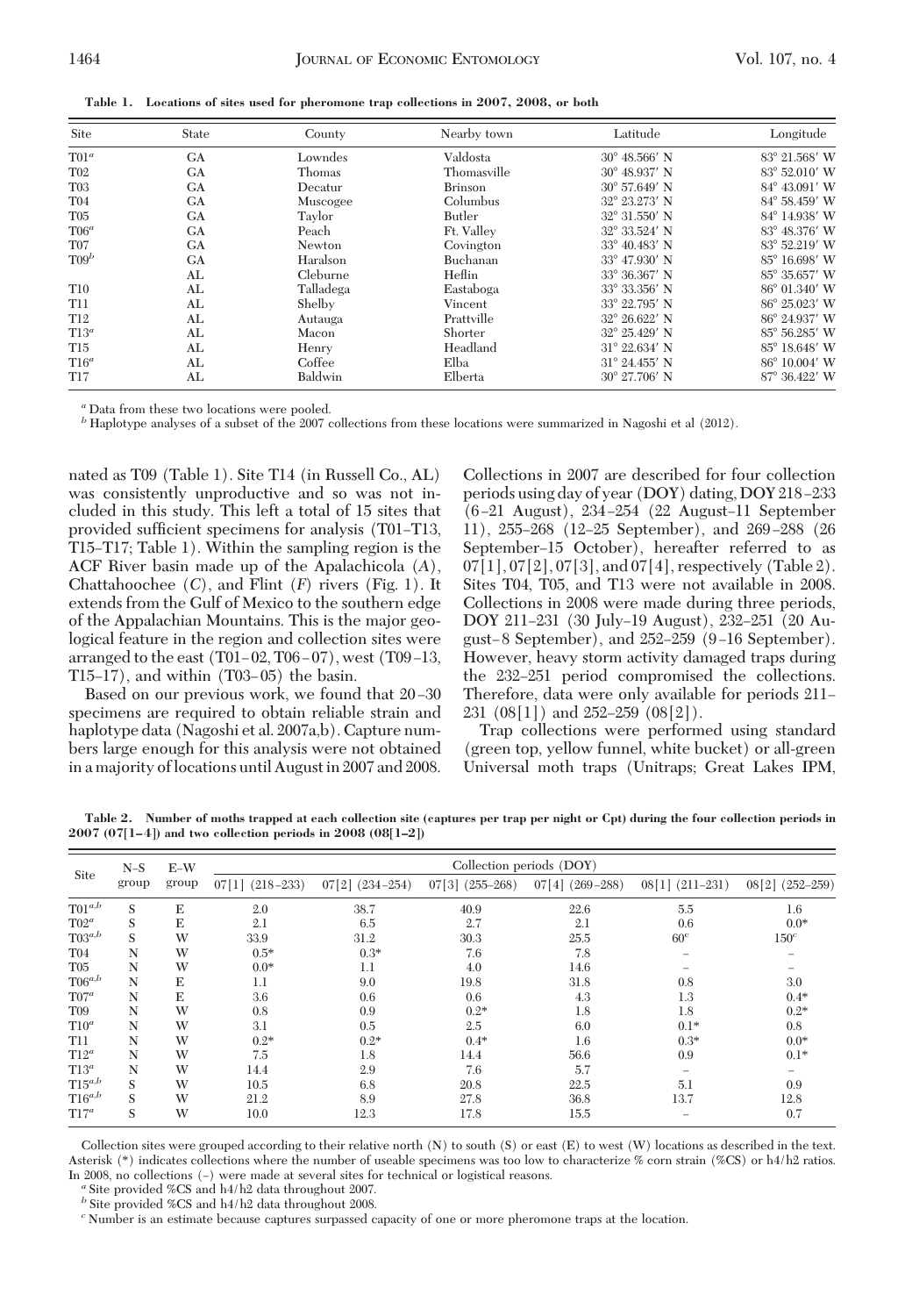Vestaburg, MI) baited with a commercially available fall armyworm pheromone (Scentry Biologicals Inc., Billings, MT; Trécé Inc., Adair, OK; and Suterra LLC, Bend, OR). Each trap contained insecticide strips containing 10% 2,2-dichlorovinyl dimethyl phosphate (Hercon Environmental, Emigsville, PA) to kill moths. Collections were made using 3–4 traps per site. All specimens were recorded and stored at  $-20^{\circ}$ C. The collected specimens were identified as fall armyworm based on morphological criteria before molecular analysis, and the capture data were processed and recorded as captures per trap per night (Cpt).

**DNA Preparation and PCR amplification.** Individual specimens were homogenized in 4 ml of phosphate buffered saline (20 mM sodium phosphate, 150 mM NaCl, pH 8.0) in a 15-ml test tube using a tissue homogenizer (PRO Scientific Inc., Oxford, CT). Cells and tissue were pelleted by centrifugation at 12,000 *g* for 10 min at room temperature. The pellet was resuspended in 500  $\mu$ l of cell lysis buffer (0.2 M sucrose, 0.1 M Tris-HCl at pH 8.0, 0.05 M EDTA, and 0.5% sodium dodecyl sulfate), transferred to a 1.5- or 2.0-ml microcentrifuge tube and incubated at 55°C for 10 min. Proteins were precipitated by the addition of 100  $\mu$ l of 8 M potassium acetate. The supernatant was transferred to a Zymo-Spin III column (Zymo Research, Orange, CA) and processed according to manufacturer's instructions. The DNA preparation was increased to a final volume of 40  $\mu$ l with distilled water. Genomic DNA preparations of fall armyworm samples were stored at  $-20^{\circ}$ C and analyzed as needed.

PCR amplification of the mitochondrial *COI* gene was performed in a 30  $\mu$ l reaction mix containing 3  $\mu$ l of  $10\times$  manufacturer's reaction buffer, 0.5  $\mu$ l of 10 mM dNTP,  $0.5$   $\mu$ l of  $20 \mu$ M primer mix,  $1-2 \mu$ l of DNA template (between 0.05–0.5 μg), and 0.5 U *Taq*DNA polymerase (New England Biolabs, Beverly, MA). The thermocycling program was  $94^{\circ}C$  (1 min), followed by 33 cycles of  $92^{\circ}C$  (30 s),  $56^{\circ}C$  (45 s),  $72^{\circ}C$  $(45 s)$ , and a final segment of  $72^{\circ}$ C for 3 min. Typically, 96 PCR amplifications were performed at the same time using either 0.2-ml tube strips or 96-well microtiter plates. Amplification of the *COI* region used the primer pair *COI-893F* (5-CACGAGCATATTTTA CATCWGCA-3) and *COI-1303R* (5-CAGGAT AGTCAGAATATCGACG-3) to produce a 410-bp fragment. Primers were synthesized commercially (Integrated DNA Technologies, Coralville, IA).

**Strain Identification and DNA Sequence Analysis.** To each PCR reaction mix  $(30 \mu I)$ , 5 U of the restriction enzyme EcoRV (New England Biolabs, Beverly, MA) and 4  $\mu$ l of the manufacturer recommended 10 $\times$ restriction enzyme buffer (final volume taken to 40  $\mu$ l with water) were added. Restriction digests were incubated at 37°C for 1-3 h. For each reaction, 6  $\mu$ l of 6× gel loading buffer was added and the entire sample run on a 1.8% agarose horizontal gel containing GelRed (at one-third the concentration recommended by manufacturer's instructions; Biotium, Hayward, CA) in 0.5 $\times$ Tris-borate buffer (TBE, 45 mM Tris base, 45 mM boric acid, 1 mM EDTA, pH 8.0). Fragments were visualized on a long-wave UV light box. Only the rice

strain-associated *COI* allele has an EcoRV site in the amplified region (Nagoshi et al. 2008). Uncut fragments were preliminarily identified as representing the corn strain and these were excised from the gel. Fragment isolation was performed using Zymo-Spin I columns (Zymo Research, Orange, CA) according to manufacturer's instructions. The isolated fragments were analyzed by DNA sequencing (University of Florida ICBR, Gainesville, FL). Species identity was confirmed by DNA sequence analysis (Nagoshi et al.  $2011$ ), and strain identification was confirmed by identifying strain-diagnostic polymorphisms in the amplified region (Nagoshi et al. 2006, 2007a).

**Analyzing Capture Rate, Strains, and Haplotypes.** The Cpt was calculated as the number of specimens collected at a location divided by the number of traps used and divided again by the number of nights in the collection period. The proportion of corn strain present in each collection (%CS) was determined by dividing the number of corn strain identified in a collection using molecular markers by the total number of specimens examined. A minimum of 20 specimens were required for %CS determination and in a majority of collections (66 out of 70) the sample number was -30. The number of corn strain (#CS) was calculated by the formula  $\#CS = Cpt \times \%CS$ ; and the number of rice strain (#RS) by the formula  $\text{#RS} = \text{Cpt} - \text{#CS}$ . The CS-h1-4 haplotypes were identified by the nucleotides present at sites 1164 and 1287 in the *COI* region (Nagoshi et al. 2007a, 2008). In the corn strain population, each site was empirically found to be associated with two alternative bases, producing four possible haplotypes: CS-h1  $(A_{1164}A_{1287})$ , CS-h2  $(A_{1164}G_{1287}),$  CS-h3  $(G_{1164}A_{1287}),$  and CS-h4  $(G_{1164}G_{1287})$ . The frequencies of the four haplotypes were calculated for each collection, as was the value of the CS-h4 frequency divided by the CS-h2 frequency (designated the h4/h2 ratio). Empirically, we have found that 15 corn strain specimens generated an  $h_4/h_2$  frequency profile that does not substantially change with additional sampling. This threshold was met by 64 collections, of which 60 had sample numbers -20. There were two exceptions where collections with sample numbers 15 were included in Fig. 2B. In both cases (T02 in  $07[4]$  and T15 in  $08[2]$ ) the haplotype ratio was so high that the inclusion of the additional specimens to reach the threshold minimum would not have changed the ratio category. Neither data point was included in the statistical analyses.

DNA comparisons, alignments, and restriction site mapping were performed using the Geneious Pro 5.4.6. program (Drummond et al. 2010). Statistical analyses were performed using Prism 6 for Mac OS X version 6.0D (GraphPad Software, San Diego, CA, www.graphpad.com). Pairwise comparisons were performed using two-tailed *t*-tests. Parametric analysis of variance (ANOVA) analysis with the Tukey– Kramer multiple comparisons posttest was applied when data sets met normality test criteria. Correlation tests were performed using two-tailed Pearson's correlation.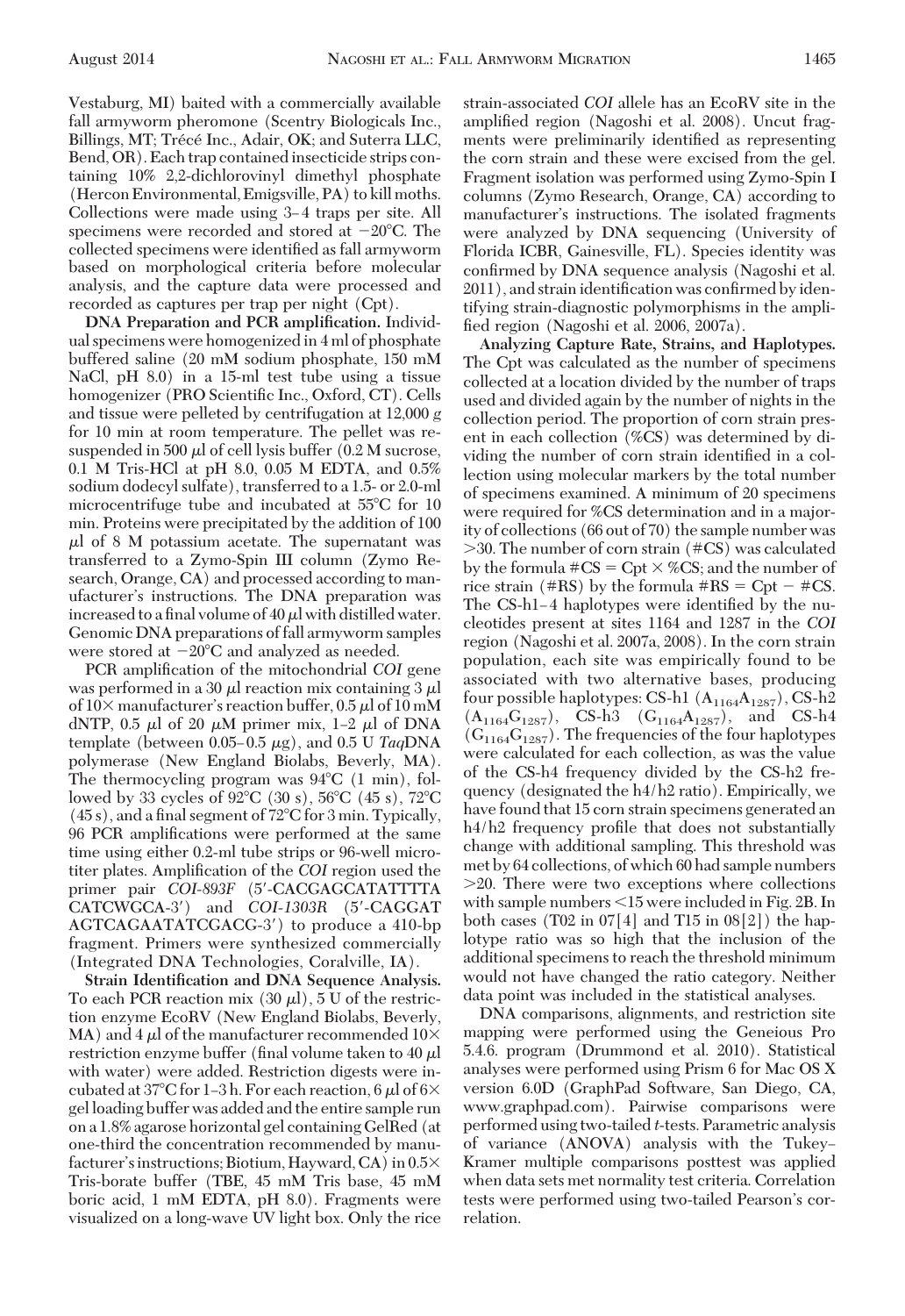

**Fig. 2.** Map showing the distribution of fall armyworm metrics in the AL-GA survey area at different time periods. A) Cpt (captures per trap per night). B) %CS (percent corn strain). C) h4/h2 ratios. In the period 08[1], the pheromone traps at site T17 were not functional (denoted by an X). At sites indicated as "insufficient numbers," the numbers of corn strain moths captured were too small for analysis.

# **Results**

**Analysis of Trap Capture Numbers.** Capture data, recorded as Cpt, varied both regionally and over time (Fig. 2A). The most southern sites (S-group, Table 2) were distributed near the Florida border and showed a different population dynamic than the more northern (N-group) sites (Fig. 3). In 2007, mean S-group captures rose from  $07[1]$  and peaked at  $07[3]$ , while the N-group increased from a low in 07[2] to S-group levels by 07[4]. A subset of sites used in 2007 was functional during both 2008 collection periods, five within the S-group and six from the N-group (Table 2). Cpt was consistently higher in the S-group than the N-group for all time periods (Fig. 3), with the overall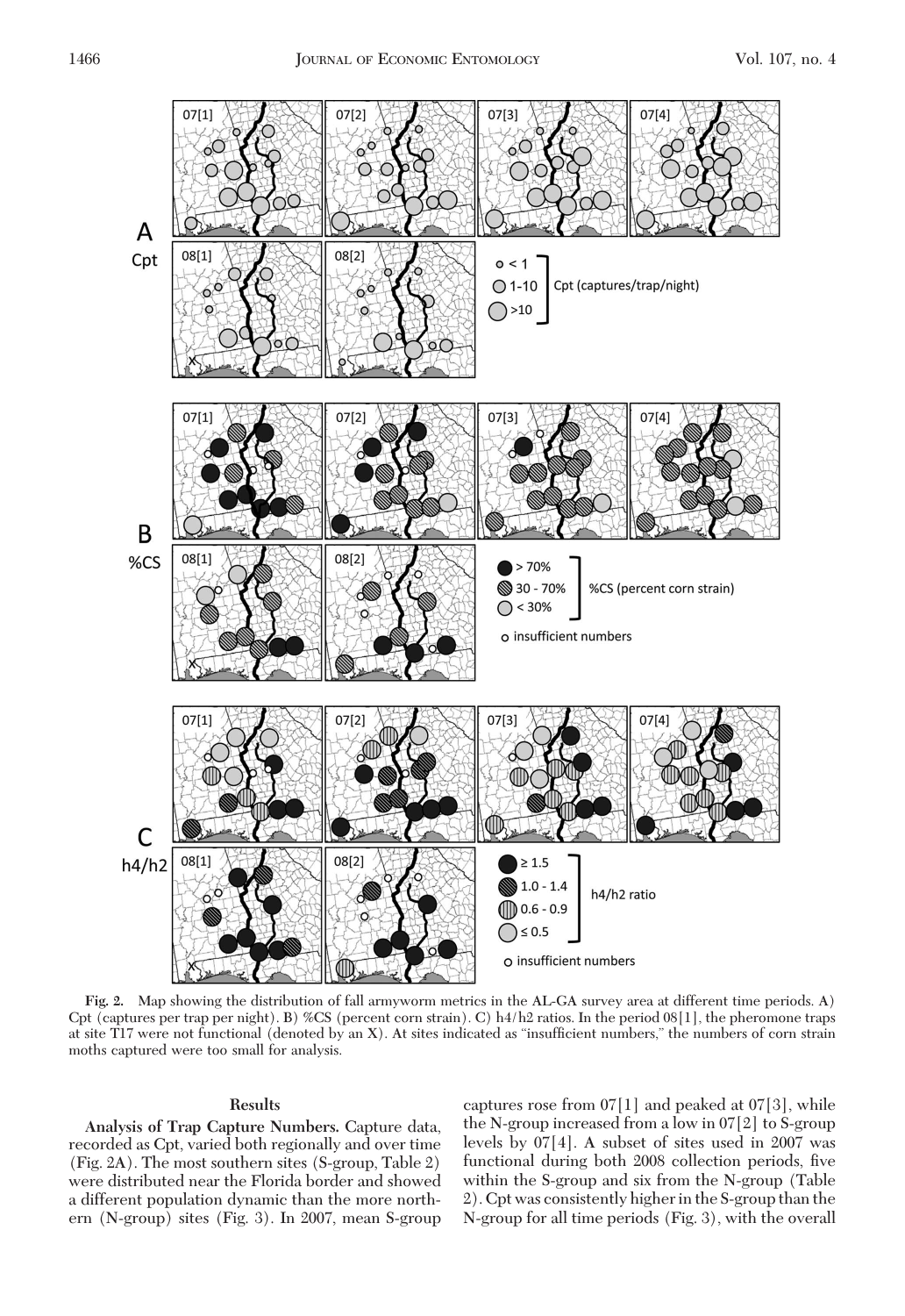

**Fig. 3.** Comparisons of mean Cpt (captures per night per trap) numbers in the northern (N-group) and southern (S-group) portions of the test region from 2007 and 2008. Results were limited to locations that were informative for all four sampling periods in 2007 and both periods in 2008 (Table 2).

mean S-group Cpt (mean  $\pm$  SD) of 21  $\pm$  28 significantly different from the N-group mean value of  $5 \pm$ 10 (Table 3[a]). Mean Cpt for periods  $08[1-2]$  (12  $\pm$ 35) and the equivalent  $07[1-3]$  time frame  $(11 \pm 13)$ were not significantly different  $(Table 3[b])$ .

**Changes in Strain Populations.** The proportion of a given collection made up of the corn strain subpopulation was measured as %CS. Of the 83 collections from 2007 to 2008, 70 provided a sufficient number of moths to estimate %CS, with 47 (67%) having at least 50% corn strain. Mapping the %CS data showed substantial regional variation with no obvious regional biases (Fig. 2B). Temporal variation was assessed by comparing the mean %CS of each time period based on a common set of sites. Collections at 11 sites provided sufficient numbers for analysis for each of the 2007 periods (Table 2). The mean %CS declined from  $07[1]$  to  $07[4]$  (circles, Fig. 4), with a statistically significant difference observed by ANOVA  $(F = 3.9;$  $P = 0.02$ ; 95% CI = 0.06 – 0.48). In 2008, low capture rates associated with several collections resulted in more limited strain data, with five sites providing information for both 08[1] and 08[2]. No substantial change in %CS was observed (Fig. 4)

The decline in %CS from 07[1] to 07[4] coincided with a rise in overall capture rate during the same time frame (squares, Fig. 4), suggesting that the change in corn-strain frequency was primarily due to an increase in rice strain numbers. To examine this possibility, the #CS and #RS were calculated for each collection and totaled for each time period (bar graph, Fig. 4). The #RS pattern was most similar to that of the total capture rate, though both strains were sufficiently similar to exhibit a positive correlation  $(Table 4[a])$ . The significant negative correlation of %CS with  $\#RS$ , but not with #CS, demonstrates that %CS in this study was primarily determined by changes in rice strain numbers (Table 4[b and c]).

**Spatial Distribution of h4/h2 Ratios.** Mixing of the migratory populations from Texas and Florida in the Alabama-Georgia area was confirmed in 2007 by the examination of the h4/h2 haplotype ratios (Fig. 2C). Over half of the sites (30 out of 53) had h4/h2 ratios between the Texas ( $\leq 0.5$ ) and Florida ( $\geq 1.5$ ) thresholds, with a mean value of  $1.3 \pm 1.1$ . In 2008, h4/h2 ratios increased substantially to a mean of 2.8  $\pm$ 2.3, with only 5 out of 16 collections showing intermediate values. Five locations (T01, T03, T06, T15, and T16) gave h4/h2 results for each of the 2007 and 2008 time periods. The mean  $h/4h/2$  ratio for these collections in 2007 was  $1.6 \pm 1.4$ , which was lower than but not quite significantly different from the mean of 3.4  $\pm$ 2.6 in 2008 (Table  $3[c]$ ). There were no significant

**Table 3. Descriptions of two-tailed, unpaired parametric** *t***-test (with Welch correction) comparisons made with Cpt, #CS, #RS, percentage %CS, and h4/h2 ratio data for different time periods**

|   |       | Comparison 1   |           |                | Comparison 2 |              |           |         |           |
|---|-------|----------------|-----------|----------------|--------------|--------------|-----------|---------|-----------|
|   | Data  | Traps          | Time      | n <sub>1</sub> | Data         | <b>Traps</b> | Time      | $n_{2}$ | $P$ value |
| a | Cpt   | $S^a$          | 2007-2008 | 34             | Cpt          | $N^b$        | 2007-2008 | 48      | 0.003     |
| b | Cpt   | $Group^p$      | $07[1-3]$ | 33             | Cpt          | $Group^b$    | $08[1-2]$ | 22      | 0.9       |
| c | h4/h2 | $Group^c$      | $07[1-4]$ | 20             | h4/h2        | $Group^c$    | $08[1-2]$ | 10      | 0.06      |
| d | h4/h2 | $E^a$          | $07[1-4]$ | 16             | h4/h2        | $W^a$        | $07[1-4]$ | 37      | 0.009     |
| e | h4/h2 | $\mathbb{E}^a$ | $08[1-2]$ |                | h4/h2        | $W^a$        | $08[1-2]$ | 10      | 0.3       |
| f | h4/h2 | $S^a$          | 2007-2008 | 35             | h4/h2        | $N^a$        | 2007-2008 | 38      | 0.003     |
| g | h4/h2 | $AL-NWd$       | 2007-2008 | 19             | h4/h2        | $Group^e$    | 2007-2008 | 45      | 0.001     |

*<sup>a</sup>* Table 2.

*b* T01-3, T06-12, and T15-16.

 $c$  T01, T03, T06, and T15-16.

 $d$  T09-13.

 $e$ <sup>e</sup> T01-7, T15-16.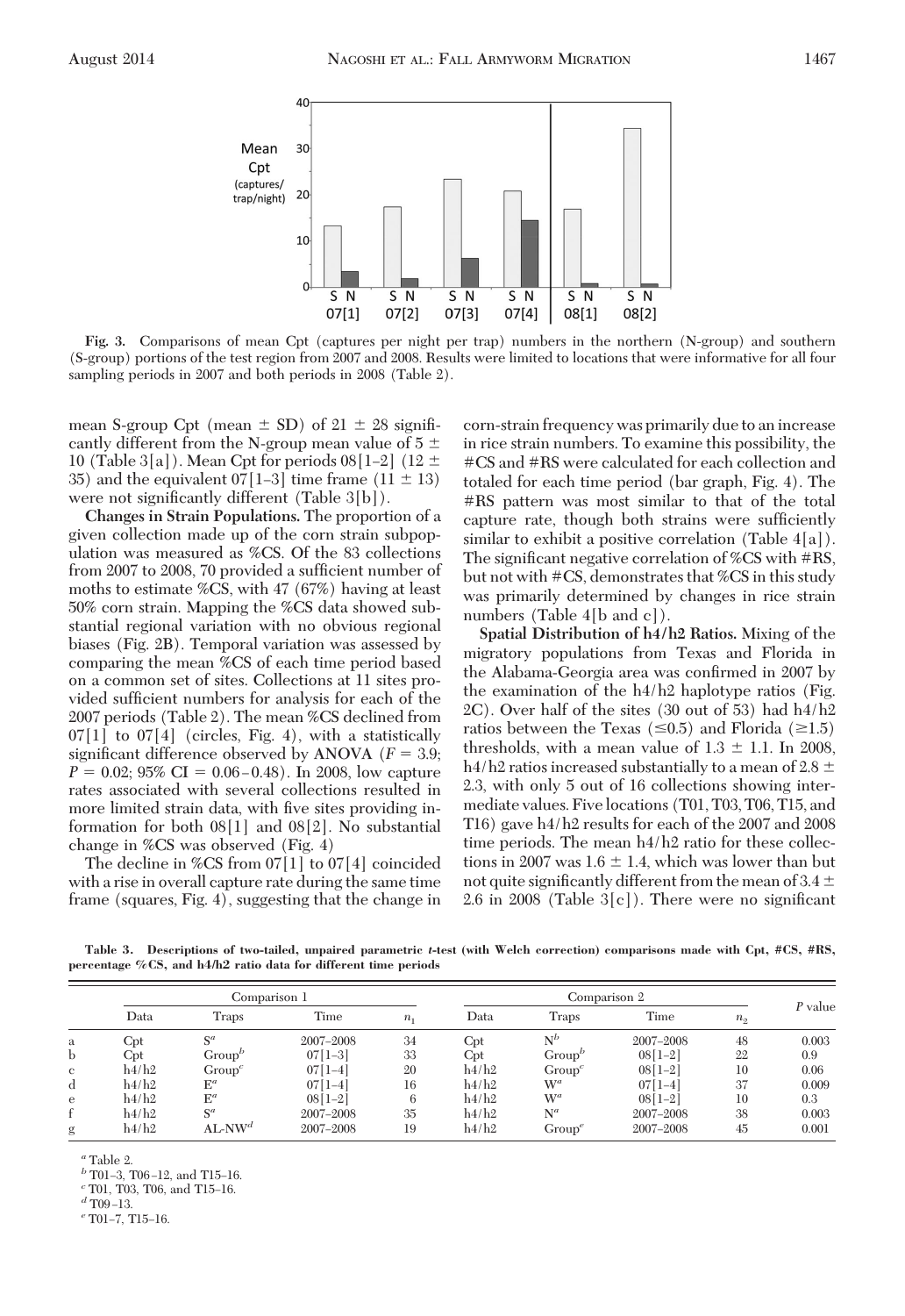

**Fig. 4.** Comparisons between estimated numbers of each fall armyworm strain captured and %CS. The #CS#RS captured per night was calculated for each collection and pooled for each time period (bar graph, left axis) together with total captures (square, left axis). Circles mark the mean %CS of collections from each time period (right axis). To facilitate within-year comparisons, analysis was limited to the 11 sites that provided data in each of  $07|1]-07|4$  and the five sites that were productive in both 08[1] and 08[2].

correlations between  $h4/h2$  values in 2007–2008 with either Cpt or %CS (Table 4[d and e]).

Mapping of the h4/h2 ratios geographically indicated that sites to the east of the ACF river system tended to have higher h4/h2 values than more western sites (Fig. 2C). In 2007–2008, 20 of the 22 collections from the four most eastern locations (designate the E-group) had  $h4/h2$  values  $>1.0$ , of which 16 were  $\ge$ 1.5. In 2007, the mean h4/h2 for the E-group (2.1  $\pm$ 1.5) was significantly higher than that of the W-group  $(1.0 \pm 0.6, \text{Table 3[d]})$ . In 2008, the mean h4/h2 values for both groups were higher than the Florida threshold of 1.5 (E-group =  $2.1 \pm 0.9$ , W-group =  $3.2 \pm 2.8$ ), with the difference not statistically significant (Table  $3[e]$ .

### **Discussion**

Pheromone-baited traps provide an efficient method to collect fall armyworm adult males from a relatively large area with minimal supervision. However, a complication is that the adult population in a given area will be a composite of individuals recently arriving from other locations and those that developed locally. The inability to distinguish these two groups limits what can be extrapolated about the timing of migratory events from a given collection with the uncertainties likely to become increasingly significant at lower spatial and temporal scales. At question then

**Table 4. Comparative descriptions of two-tailed Pearson correlations performed for 2007 (07[1–4]) and 2008 (08[1–2]) data from 70 collections for Cpt, %CS, #CS, #RS, and 69 collections for h4/h2**

|   | Comparison 1 | Comparison 2 | $\boldsymbol{n}$ | Pearson's r | P value  |
|---|--------------|--------------|------------------|-------------|----------|
| a | $\#CS$       | #RS          | 70               | 0.752       | < 0.0001 |
| b | %CS          | #RS          | 70               | $-0.286$    | 0.02     |
| c | %CS          | $\#CS$       | 70               | 0.149       | 0.2      |
| d | h4/h2        | Cpt          | 69               | 0.036       | 0.8      |
| e | h4/h2        | %CS          | 69               | $-0.101$    | 0.4      |

is the resolution of the haplotype method with respect to how small an area and short a time frame can provide useable information about population movements.

The pattern of pheromone trap captures and haplotype ratios observed at the county level over a 2-m period in the Alabama–Georgia region were generally consistent with expectations of fall armyworm migratory behaviors. Migrant populations originating from southern Florida are expected to enter Alabama and Georgia from the south and southeast, while migrations from Texas will moveinto Alabama from the west and southwest (Fig. 1). This overall northward migration should result in a south-to-north gradient of trap captures with the most southern collection sites predominated by Florida populations. This is in accord with the S-group displaying consistently higher capture numbers than the N-group (Fig. 3) and signiÞcantly higher mean h4/h2 values,  $2.2 \pm 1.9$  compared with  $1.1 \pm 0.7$  (Table 3[f]). Furthermore, the migration pattern predicts that the proportion of Texas immigrants will be highest in the northwestern portion of the test area with consequent lower h4/h2 values in central and northern Alabama (Fig. 1). This was in fact the case as traps T09–T13 were associated with a mean  $h/4h2$  ratio of  $0.9 \pm 0.7$  that was significantly less than the  $2.0 \pm 1.8$  mean of the remaining more southern and eastern sites (Table 3[g]).

**Haplotype Ratios Can Delineate Migratory Boundaries.** The Flint River lies at the eastern edge of the ACF river basin (Fig. 1) and generally coincides with the maximum eastern extent of the Texas migration in the survey area for the six collection periods in 2007 and 2008 (Fig. 2C). Sites immediately to the east of the Flint River (T01–2 and T06) always had  $h4/h2$  ratios  $(range, 1.4-7.0)$  at or approaching the threshold  $(\geq 1.5)$  used to define the Florida population (Fig. 2C). This was the case even when nearby sites to the west of the Flint River had much lower h4/h2 values. For example, T05 and T06 are  $\leq 40$  km distant on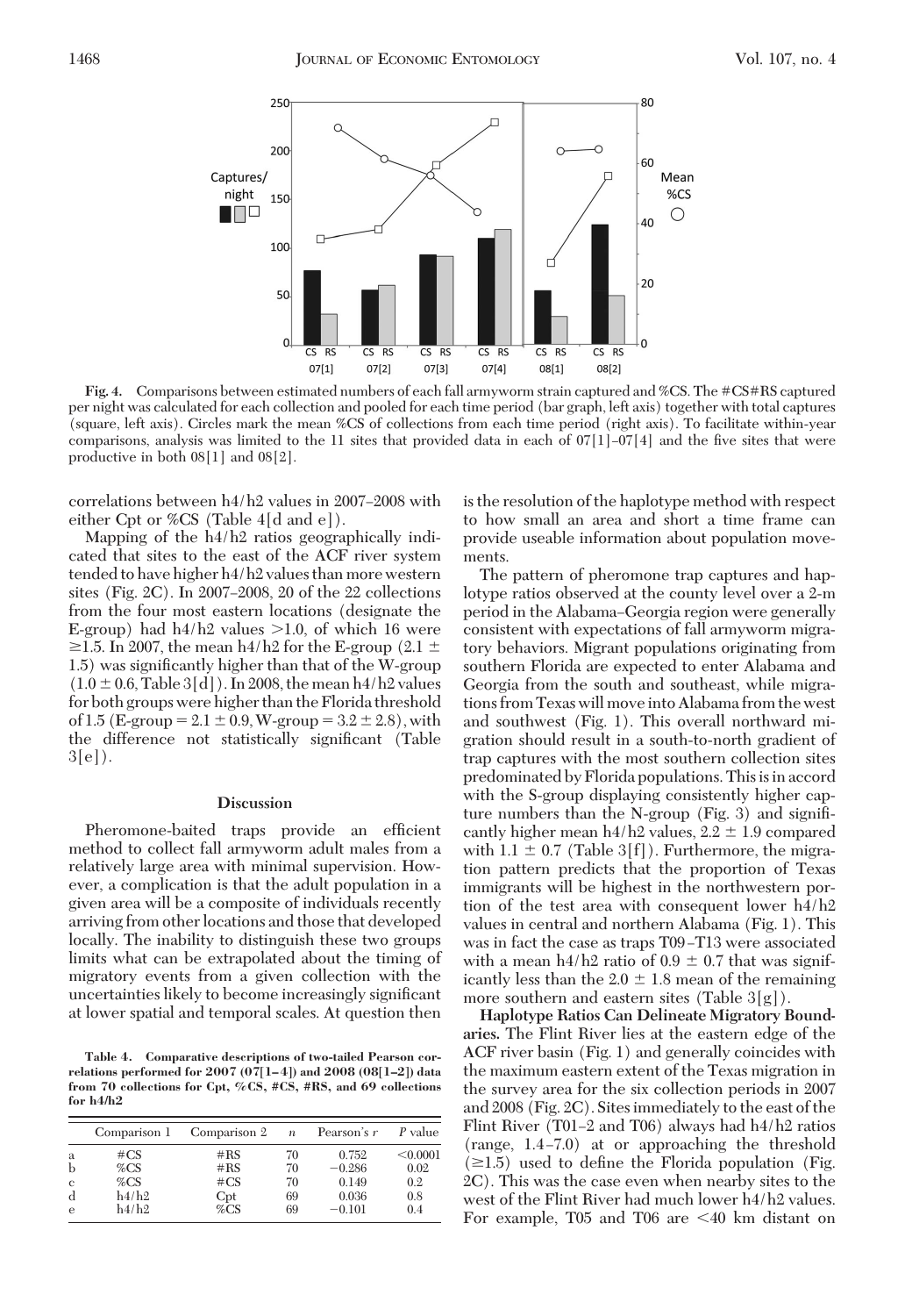opposite sides of the Flint River (Fig. 1). During periods  $07[3]$  and  $07[4]$ , the h $4/h2$  values at T05 were 0.9 and 0.7 compared with 1.6 and 1.8 at T06, respectively (Fig. 2C). Similarly, T03 and T02 are separated by the Flint River and  $\approx$ 100 km. The h4/h2 ratios between the two sites differed substantially in  $07[1]$  (T03 = 0.7) vs. T02 = 1.9), in 07[3] (1.0 vs. 1.8), and in 07[4] (0.7) vs. 3.3). Similar large discrepancies between nearby sites were not observed elsewhere.

Site T07 is an interesting case that lies just past the northern end of the Flint River, at the eastern edge of where the ACF basin narrows and merges with the Atlanta metropolitan area (Fig. 1). It shows a much more variable h4/h2 ratio with a range from 0.4 to 1.5 (Fig. 2C). Even with this variation, the four sites of the E-group (T01–2 and T06–7) lying east of the Flint River had a significantly higher mean  $h4/h2$  in 2007 than those within or west of the ACF basin (W-group, Table 3[d]). In 2008, this east-west difference disappeared, as the majority of all sites displayed high h4/h2 values.

These observations suggest that the Flint River approximates the eastward limit of the Texas migration into the southeastern United States. The ACF River system has previously been implicated in creating discontinuities in the distribution of genetically distinct subspecies, though examples have beenlargelylimited to land animals (Soltis et al. 2006, Newman and Rissler 2011). Why this geographical feature would be associated with a fall armyworm migratory boundary is not clear because even a large river would not be expected to significantly impede long-distance moth flight, which can extend for hundreds of kilometers when inßuenced by favorable air transport systems (Rose et al. 1975, Westbrook and Sparks 1986, Wolf et al. 1990, Mitchell et al. 1991, Johnson 1995). It is possible that in 2007, the interface of the air transport pathways directing the long distance components of the respective Texas and Florida migrations approximated the ACF basin to create a region of overlap and potential mixing. We speculate that the Flint River could then have acted as a water barrier to impede more local dispersion behaviors, thereby maintaining partial segregation of the two populations. In comparison, the 2008 h4/h2 data suggest a westward shift in the migration boundary such that most of the test area, including the ACF basin, now appeared to be predominantly occupied by fall armyworm from Florida (Fig. 2C).

**The Two Strains Show Similar Patterns of Population Changes.** The preferences of the two fall armyworm host strains for different plant hosts suggest that strain-specific migration in response to host availability is possible, if not likely. The relative movements of the two strains can be estimated by observing changes in their numbers over time and calculating whether these correlate with patterns of Cpt and %CS. The positive correlation between the two strains indicates similar population dynamics (Table 4[a]), providing evidence against large differences in migration behavior.

An unexpected finding was that the %CS metric was significantly correlated with changes in rice strain numbers, but not with those of the corn strain (Table 4[b and c]). This indicates that even in areas predominated by corn strain-preferred host plants the rice strain population can be sufficiently high and variable that it becomes the primary determinant of %CS. Therefore, the measure of fall armyworm corn strain proportion in a given area is an unreliable indicator of infestation pressure on nearby corn acreage if not combined with information on population density from which the relative size of the corn strain population can be calculated.

**Trap Captures in 2007 and 2008 Peaked Relatively Late in the Migration Season.** Fall armyworm infestations in the Alabama–Georgia test region can be detected as early as late March (Pair et al. 1989), yet we were not able to get capture numbers sufficient for genetic analysis from a majority of the collection sites until August (data not shown). The reason for this discrepancy is not known, but suggests that the pheromone trapping method is relatively insensitive to either early season fall armyworm or low population density. It may be that a large local population must first be established before consistent pheromone trapping occurs. In any case, this inconsistency with efficient trap captures earlier in the season limits the usefulness of pheromone trapping for this type of analysis and illustrates the need for the development of improved collection methods. These could include alternative pheromone blends or the use of alternative attractants such as floral volatiles.

In conclusion, despite limitations associated with the use of pheromone trapping, most notably the inability to distinguish between migrant and local specimens and apparent inefficiencies in collecting moths at certain times of the season, our results affirmed the utility of using systematic field collections combined with the characterization of genetic haplotypes to monitor fall armyworm population dynamics at the county level. The patterns of trap capture numbers and h4/h2 ratios were generally consistent with expectations of fall armyworm migration behavior based on earlier studies, providing confidence that intraseasonal population movements could be accurately inferred in the relatively small survey area. The h4/h2 distribution map identified a migratory boundary separating the Texas and Florida populations that implicated the eastern edge of the ACF River basin as a physical barrier. Calculations of strain numbers based on genetic markers revealed similarities and differences in strain population dynamics that can be applied to study the migratory behavior of fall armyworm subpopulations. Studies are ongoing to map haplotype ratio distributions from additional years (2011 to the present) and locations in the southeastern United States for comparisons with synoptic and seasonal wind patterns to generate a more detailed description of migratory pathways and the meteorological factors that inßuence their direction and extent.